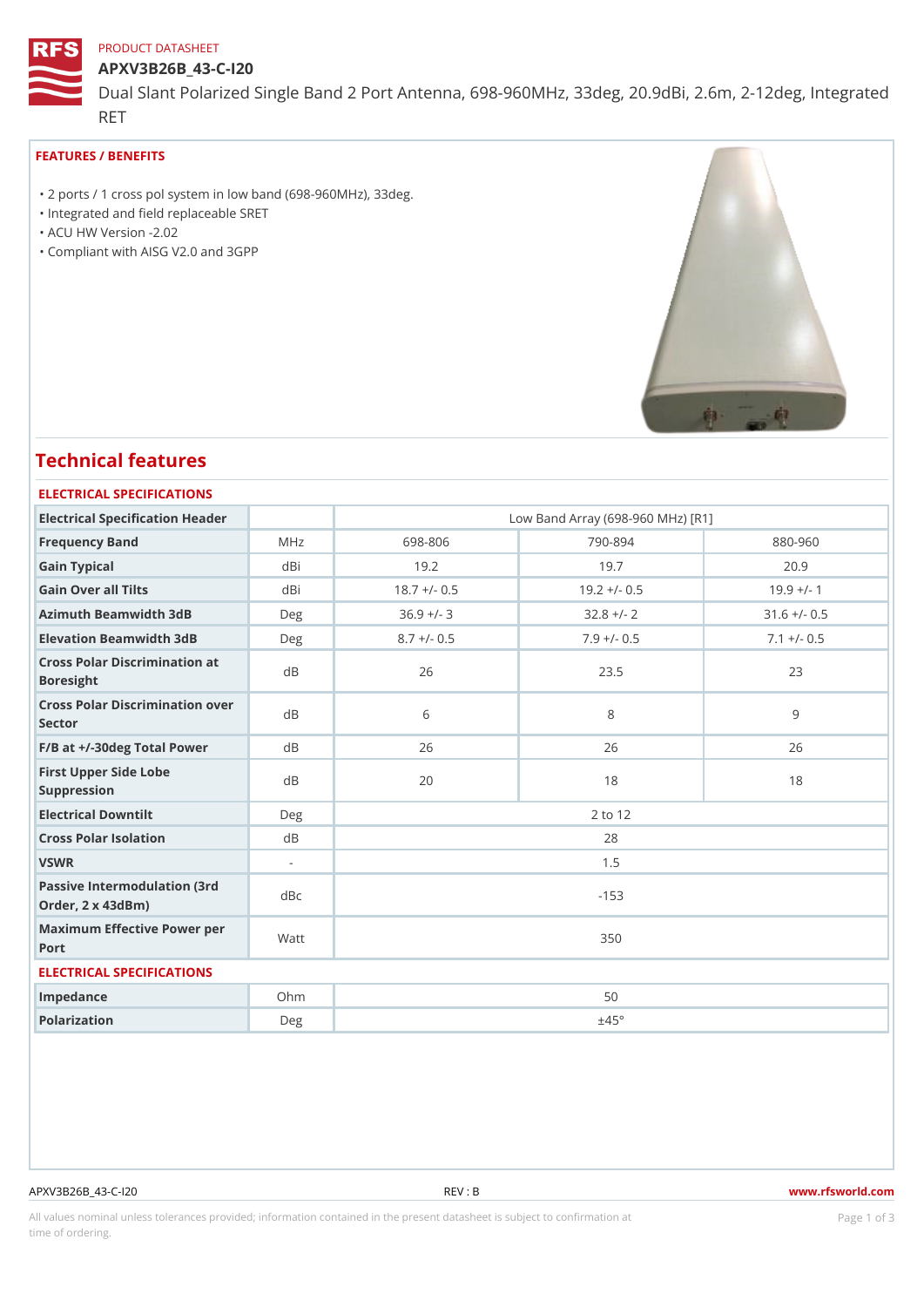### PRODUCT DATASHEET

APXV3B26B\_43-C-I20 Dual Slant Polarized Single Band 2 Port Antenna, 698-960MHz, 33deg, RET

| MECHANICAL SPECIFICATIONS                  |                             |                                                        |                                    |                                                     |           |
|--------------------------------------------|-----------------------------|--------------------------------------------------------|------------------------------------|-----------------------------------------------------|-----------|
| Dimensions - H x W x D                     | $mm$ (in)                   |                                                        |                                    | 2530 x 565 x 145 (99.6 x 22.2 x 5.7)                |           |
| Weight (Antenna Only)                      | kg (lb)                     |                                                        |                                    | 31.2(68.8)                                          |           |
| Weight (Mounting Hardware kg (lb)<br>0nly) |                             | 4.5(9.9)                                               |                                    |                                                     |           |
| Packing size- HxWxD                        | $mm$ (in)                   |                                                        |                                    | 2800 x 640 x 230 (110.2 x 25.2 x 9.1)               |           |
| Shipping Weight                            | kg (lb)                     | 43.5(95.9)                                             |                                    |                                                     |           |
| Connector type                             |                             | 2x 4.3-10 female/bottom + 2 AISG connectors (1 male, 1 |                                    |                                                     |           |
| Radome Material / Color                    |                             | Fiberglass / Light Grey RAL7035                        |                                    |                                                     |           |
| TESTING AND ENVIRONMENTAL                  |                             |                                                        |                                    |                                                     |           |
| Temperature Range                          | $^{\circ}$ C ( $^{\circ}$ F | $-40$ to 60 ( $-40$ to 140)                            |                                    |                                                     |           |
| Lightning protection                       |                             | Direct Ground                                          |                                    |                                                     |           |
| Survival/Rated Wind Velocikm/h             |                             | 200 (150)                                              |                                    |                                                     |           |
| Wind Load @ Rated Wind Front               |                             | 1649                                                   |                                    |                                                     |           |
| Wind Load @ Rated Wind Side                |                             | 622                                                    |                                    |                                                     |           |
| Wind Load @ Rated Wind ReaN                |                             | 1554                                                   |                                    |                                                     |           |
| ORDERING INFORMATION                       |                             |                                                        |                                    |                                                     |           |
| Order No.                                  |                             | Configuration                                          |                                    | Mounting HardwaMeunting Pipe D am Stheimping Weight |           |
| APXV3B26B_43-C-120                         |                             |                                                        | Internal RET (ACU-120–BA1F) M50–B2 | $60 - 110$ m m                                      | $43.5$ kg |